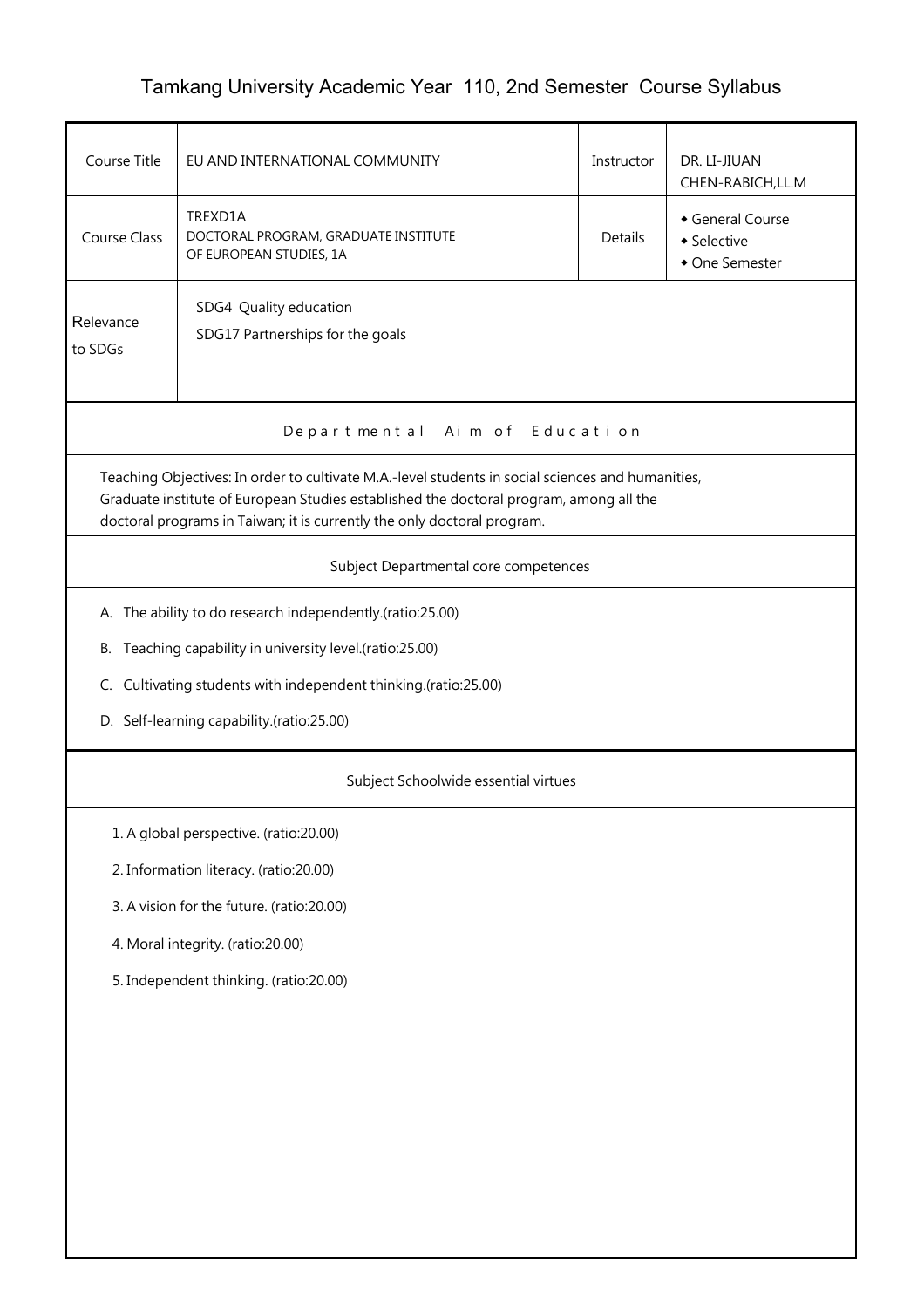|                                                                                                                                                                                                                                                                                                                                                                                                                                                                           | The EU is since its establishment a supranational organisation. As a global actor,<br>the EU plays a leading role in the international community. This course provides<br>students the EU's presence in the international community.<br>Course<br>Introduction |                                                                                                                            |                          |                                                                                                                    |                                       |  |  |  |  |  |  |
|---------------------------------------------------------------------------------------------------------------------------------------------------------------------------------------------------------------------------------------------------------------------------------------------------------------------------------------------------------------------------------------------------------------------------------------------------------------------------|----------------------------------------------------------------------------------------------------------------------------------------------------------------------------------------------------------------------------------------------------------------|----------------------------------------------------------------------------------------------------------------------------|--------------------------|--------------------------------------------------------------------------------------------------------------------|---------------------------------------|--|--|--|--|--|--|
| The correspondences between the course's instructional objectives and the cognitive, affective,                                                                                                                                                                                                                                                                                                                                                                           |                                                                                                                                                                                                                                                                |                                                                                                                            |                          |                                                                                                                    |                                       |  |  |  |  |  |  |
| and psychomotor objectives.<br>Differentiate the various objective methods among the cognitive, affective and psychomotor                                                                                                                                                                                                                                                                                                                                                 |                                                                                                                                                                                                                                                                |                                                                                                                            |                          |                                                                                                                    |                                       |  |  |  |  |  |  |
| domains of the course's instructional objectives.<br>I. Cognitive: Emphasis upon the study of various kinds of knowledge in the cognition of<br>the course's veracity, conception, procedures, outcomes, etc.<br>II. Affective: Emphasis upon the study of various kinds of knowledge in the course's appeal,<br>morals, attitude, conviction, values, etc.<br>III. Psychomotor: Emphasis upon the study of the course's physical activity and technical<br>manipulation. |                                                                                                                                                                                                                                                                |                                                                                                                            |                          |                                                                                                                    |                                       |  |  |  |  |  |  |
| No.                                                                                                                                                                                                                                                                                                                                                                                                                                                                       |                                                                                                                                                                                                                                                                |                                                                                                                            | objective methods        |                                                                                                                    |                                       |  |  |  |  |  |  |
| $\mathbf 1$                                                                                                                                                                                                                                                                                                                                                                                                                                                               |                                                                                                                                                                                                                                                                | This course aims at widening students' international viewpoints and<br>Psychomotor<br>improving students' English ability. |                          |                                                                                                                    |                                       |  |  |  |  |  |  |
|                                                                                                                                                                                                                                                                                                                                                                                                                                                                           |                                                                                                                                                                                                                                                                |                                                                                                                            |                          | The correspondences of teaching objectives : core competences, essential virtues, teaching methods, and assessment |                                       |  |  |  |  |  |  |
| No.                                                                                                                                                                                                                                                                                                                                                                                                                                                                       | Core Competences                                                                                                                                                                                                                                               |                                                                                                                            | <b>Essential Virtues</b> | <b>Teaching Methods</b>                                                                                            | Assessment                            |  |  |  |  |  |  |
| 1                                                                                                                                                                                                                                                                                                                                                                                                                                                                         | ABCD                                                                                                                                                                                                                                                           | Lecture, Discussion<br>12345                                                                                               |                          |                                                                                                                    | Report(including oral and<br>written) |  |  |  |  |  |  |
|                                                                                                                                                                                                                                                                                                                                                                                                                                                                           |                                                                                                                                                                                                                                                                |                                                                                                                            |                          | Course Schedule                                                                                                    |                                       |  |  |  |  |  |  |
| Week                                                                                                                                                                                                                                                                                                                                                                                                                                                                      | Date                                                                                                                                                                                                                                                           |                                                                                                                            |                          | <b>Course Contents</b>                                                                                             | <b>Note</b>                           |  |  |  |  |  |  |
| 1                                                                                                                                                                                                                                                                                                                                                                                                                                                                         | $111/02/21$ ~<br>111/02/25                                                                                                                                                                                                                                     | Introduction                                                                                                               |                          |                                                                                                                    |                                       |  |  |  |  |  |  |
| 2                                                                                                                                                                                                                                                                                                                                                                                                                                                                         | $111/02/28$ ~<br>111/03/04                                                                                                                                                                                                                                     | <b>EU's International Position</b>                                                                                         |                          |                                                                                                                    |                                       |  |  |  |  |  |  |
| 3                                                                                                                                                                                                                                                                                                                                                                                                                                                                         | $111/03/07$ ~<br>111/03/11                                                                                                                                                                                                                                     | <b>EU's External Relation</b>                                                                                              |                          |                                                                                                                    |                                       |  |  |  |  |  |  |
| 4                                                                                                                                                                                                                                                                                                                                                                                                                                                                         | $111/03/14$ ~<br>111/03/18                                                                                                                                                                                                                                     | EU's Common Security Policy                                                                                                |                          |                                                                                                                    |                                       |  |  |  |  |  |  |
| 5                                                                                                                                                                                                                                                                                                                                                                                                                                                                         | $111/03/21$ ~<br>111/03/25                                                                                                                                                                                                                                     | Poland in the EU                                                                                                           |                          |                                                                                                                    |                                       |  |  |  |  |  |  |
| 6                                                                                                                                                                                                                                                                                                                                                                                                                                                                         | $111/03/28$ ~<br>111/04/01                                                                                                                                                                                                                                     | EU in the UN                                                                                                               |                          |                                                                                                                    |                                       |  |  |  |  |  |  |